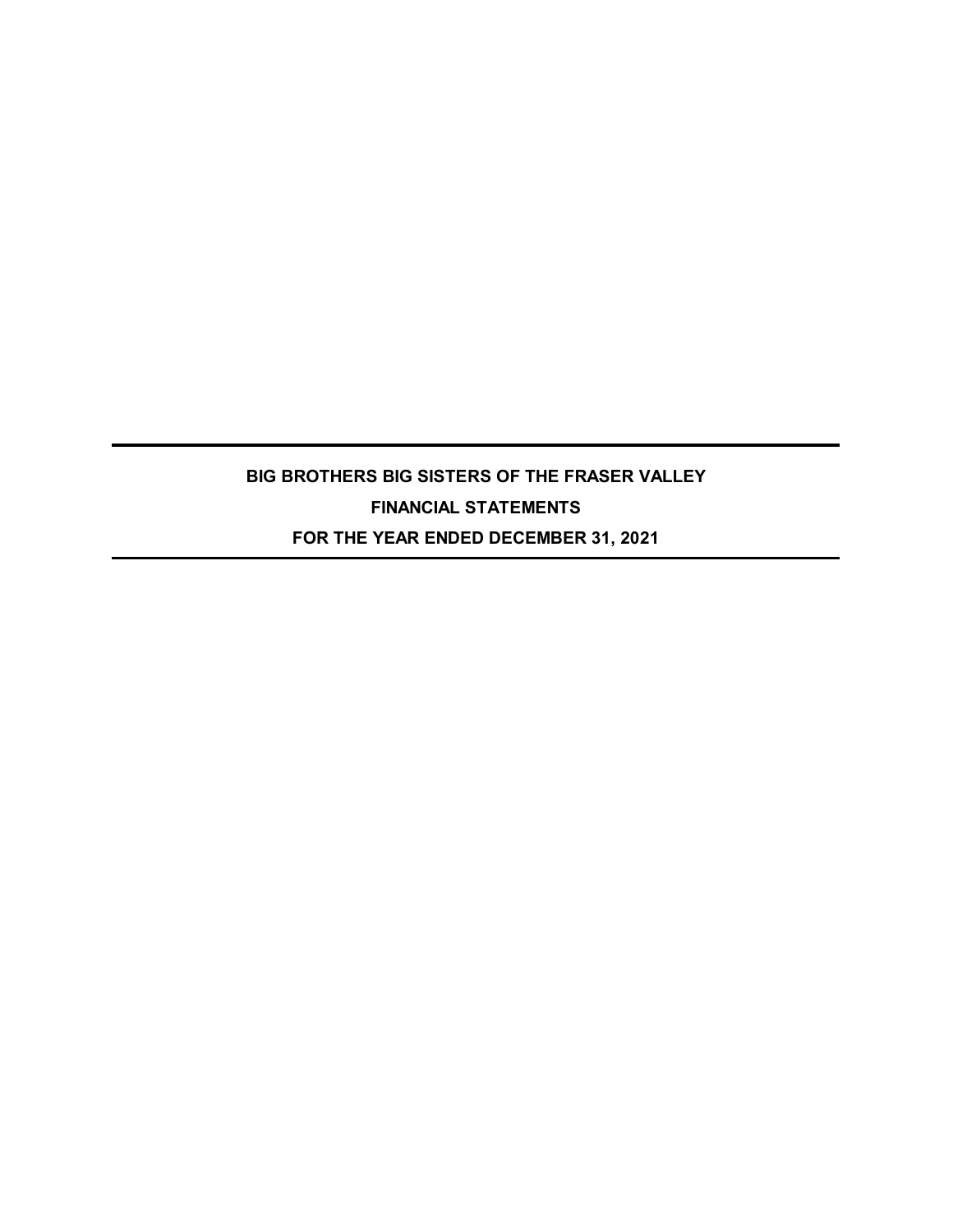

201-2001 McCallum Road, Abbotsford, BC, Canada V2S 3N5 Tel: 604. 557. 5750 Fax: 604. 850. 7399 Web: manningelliott.com

## **INDEPENDENT PRACTITIONER'S REVIEW ENGAGEMENT REPORT**

To the Members of Big Brothers Big Sisters of the Fraser Valley

We have reviewed the accompanying financial statements of Big Brothers Big Sisters of the Fraser Valley (the "Society") that comprise the statement of financial position as at December 31, 2021, and the statements of operations, changes in net assets and cash flows for the year then ended, and a summary of significant accounting policies and other explanatory information.

## *Management's Responsibility for the Financial Statements*

Management is responsible for the preparation and fair presentation of these financial statements in accordance with Canadian accounting standards for not-for-profit organizations, and for such internal control as management determines is necessary to enable the preparation of financial statements that are free from material misstatement, whether due to fraud or error.

### *Practitioner's Responsibility*

Our responsibility is to express a conclusion on the accompanying financial statements based on our review. We conducted our review in accordance with Canadian generally accepted standards for review engagements, which require us to comply with relevant ethical requirements.

A review of financial statements in accordance with Canadian generally accepted standards for review engagements is a limited assurance engagement. The practitioner performs procedures, primarily consisting of making inquiries of management and others within the entity, as appropriate, and applying analytical procedures, and evaluates the evidence obtained.

The procedures performed in a review are substantially less in extent than, and vary in nature from, those performed in an audit conducted in accordance with Canadian generally accepted auditing standards. Accordingly, we do not express an audit opinion on these financial statements.

### *Conclusion*

Based on our review, nothing has come to our attention that causes us to believe that the financial statements do not present fairly, in all material respects, the financial position of Big Brothers Big Sisters of the Fraser Valley as at December 31, 2021, and the results of its operations and its cash flows for the year then ended in accordance with Canadian accounting standards for not-for-profit organizations.

Manning Elliott LLP

MANNING ELLIOTT LLP Chartered Professional Accountants Abbotsford, British Columbia May 09, 2022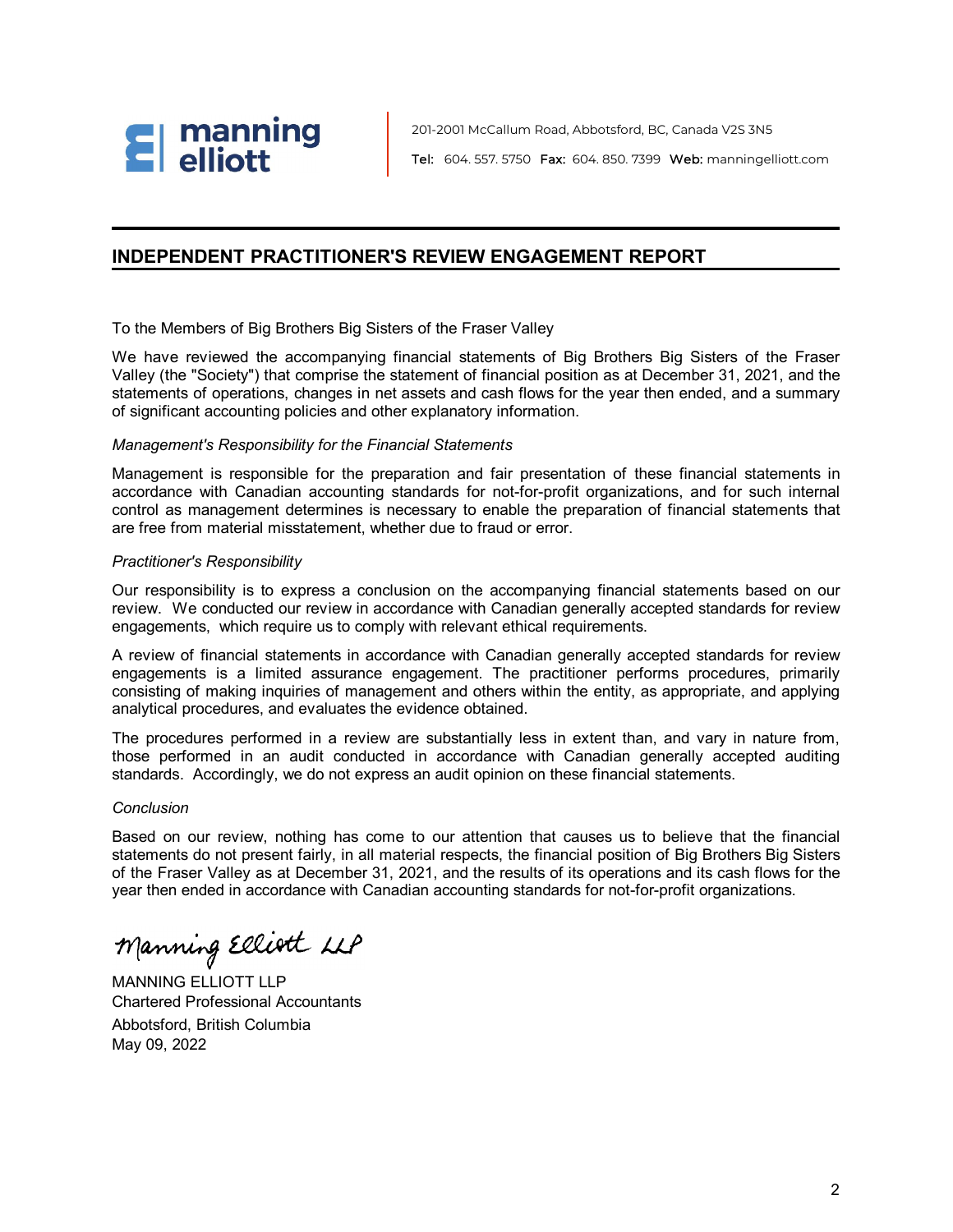## **BIG BROTHERS BIG SISTERS OF THE FRASER VALLEY STATEMENT OF FINANCIAL POSITION AS AT DECEMBER 31, 2021**

|                              | General<br>Fund | Capital<br>Fund | Total<br>2021   | Total<br>2020 |
|------------------------------|-----------------|-----------------|-----------------|---------------|
|                              |                 |                 |                 |               |
| <b>ASSETS</b>                |                 |                 |                 |               |
| <b>CURRENT</b>               |                 |                 |                 |               |
| Cash (Note 2)                | \$<br>599,522   | \$              | \$<br>599,522   | \$<br>328,965 |
| Accounts                     |                 |                 |                 |               |
| receivable (Note 3)          | 10,182          |                 | 10,182          | 12,430        |
|                              | 609,704         |                 | 609,704         | 341,395       |
| CAPITAL ASSETS (Note 4)      |                 | 422,375         | 422,375         | 413,547       |
|                              | \$<br>609,704   | \$<br>422,375   | \$<br>1,032,079 | \$<br>754,942 |
|                              |                 |                 |                 |               |
| <b>LIABILITIES</b>           |                 |                 |                 |               |
| <b>CURRENT</b>               |                 |                 |                 |               |
| Accounts payable and accrued |                 |                 |                 |               |
| liabilities                  | \$<br>30,841    | \$              | \$<br>30,841    | \$<br>24,838  |
| Deferred revenue (Note 5)    | 257,552         |                 | 257,552         | 22,394        |
|                              | 288,393         |                 | 288,393         | 47,232        |
| LONG TERM DEBT (Note 6)      | 30,000          |                 | 30,000          | 30,000        |
|                              |                 |                 |                 |               |
|                              | 318,393         |                 | 318,393         | 77,232        |
| <b>NET ASSETS</b>            |                 |                 |                 |               |
| Invested in capital assets   |                 | 422,375         | 422,375         | 413,547       |
| Unrestricted                 | 291,311         |                 | 291,311         | 264,163       |
|                              |                 |                 |                 |               |
|                              | 291,311         | 422,375         | 713,686         | 677,710       |
|                              | \$<br>609,704   | \$<br>422,375   | \$<br>1,032,079 | \$<br>754,942 |

## **Approved by the Board:**

\_\_\_\_\_\_\_\_\_\_\_\_\_\_\_\_\_\_\_\_\_\_\_\_\_\_\_\_\_ *Director* \_\_\_\_\_\_\_\_\_\_\_\_\_\_\_\_\_\_\_\_\_\_\_\_\_\_\_\_\_ *Director*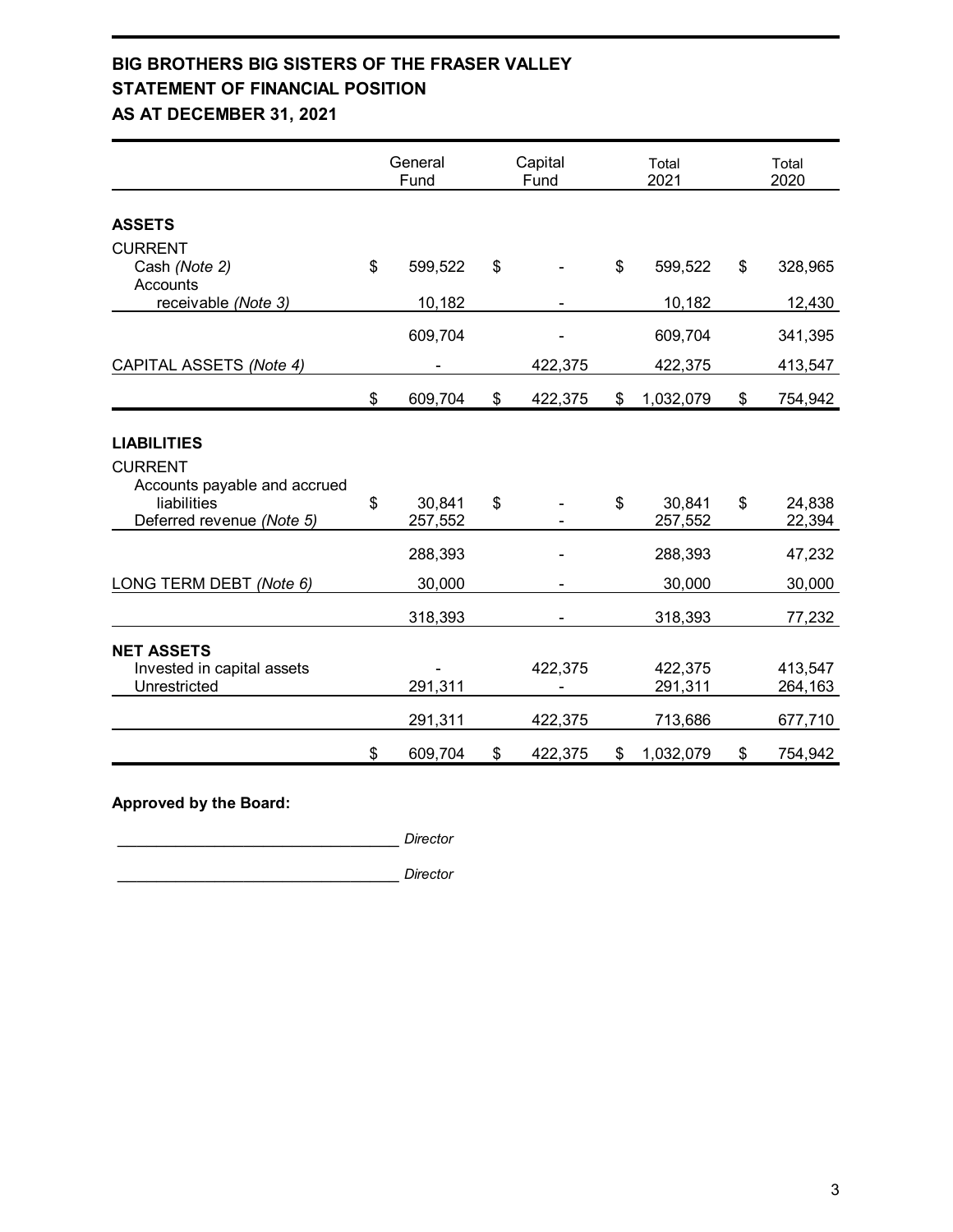## **BIG BROTHERS BIG SISTERS OF THE FRASER VALLEY STATEMENT OF OPERATIONS FOR THE YEAR ENDED DECEMBER 31, 2021**

|                               | General<br>Fund | Capital<br>Fund | Total<br>2021 | Total<br>2020 |
|-------------------------------|-----------------|-----------------|---------------|---------------|
|                               |                 |                 |               |               |
| <b>REVENUE</b>                |                 |                 |               |               |
| Government funding (Note 7)   | \$<br>264,675   | \$              | \$<br>264,675 | \$<br>243,385 |
| Mentoring grants              | 58,487          |                 | 58,487        | 122,355       |
| Fund development              | 128,249         |                 | 128,249       | 112,751       |
| <b>External agreements</b>    | 247,786         |                 | 247,786       | 106,471       |
| Interest revenue              | 2,229           |                 | 2,229         | 2,270         |
| Other revenue (Note 8)        | 4,116           |                 | 4,116         | 22,031        |
|                               | 705,542         |                 | 705,542       | 609,263       |
| <b>EXPENSES</b>               |                 |                 |               |               |
| Amortization                  |                 | 16,001          | 16,001        | 17,048        |
| <b>Bank charges</b>           | 1,222           |                 | 1,222         | 1,438         |
| Fund development              | 65,454          |                 | 65,454        | 49,754        |
| Management and                |                 |                 |               |               |
| administration                | 71,526          |                 | 71,526        | 75,395        |
| Mentoring program             | 424,180         |                 | 424,180       | 375,509       |
| Office                        | 30,834          |                 | 30,834        | 20,216        |
| Property                      | 26,303          |                 | 26,303        | 28,246        |
| Support                       | 51,162          |                 | 51,162        | 43,087        |
|                               | 670,681         | 16,001          | 686,682       | 610,693       |
|                               |                 |                 |               |               |
| <b>EXCESS (DEFICIENCY) OF</b> |                 |                 |               |               |
| REVENUE OVER EXPENSES         |                 |                 |               |               |
| <b>FROM OPERATIONS</b>        | 34,861          | (16,001)        | 18,860        | (1,430)       |
| <b>OTHER INCOME</b>           |                 |                 |               |               |
| Forgivable portion of long    |                 |                 |               |               |
| term debt (Note 6)            |                 |                 |               | 10,000        |
| Government                    |                 |                 |               |               |
| assistance (Note 9)           | 17,116          |                 | 17,116        | 133,070       |
|                               |                 |                 |               |               |
|                               | 17,116          |                 | 17,116        | 143,070       |
| EXCESS (DEFICIENCY) OF        |                 |                 |               |               |
| REVENUE OVER EXPENSES         | \$<br>51,977    | \$<br>(16,001)  | \$<br>35,976  | \$<br>141,640 |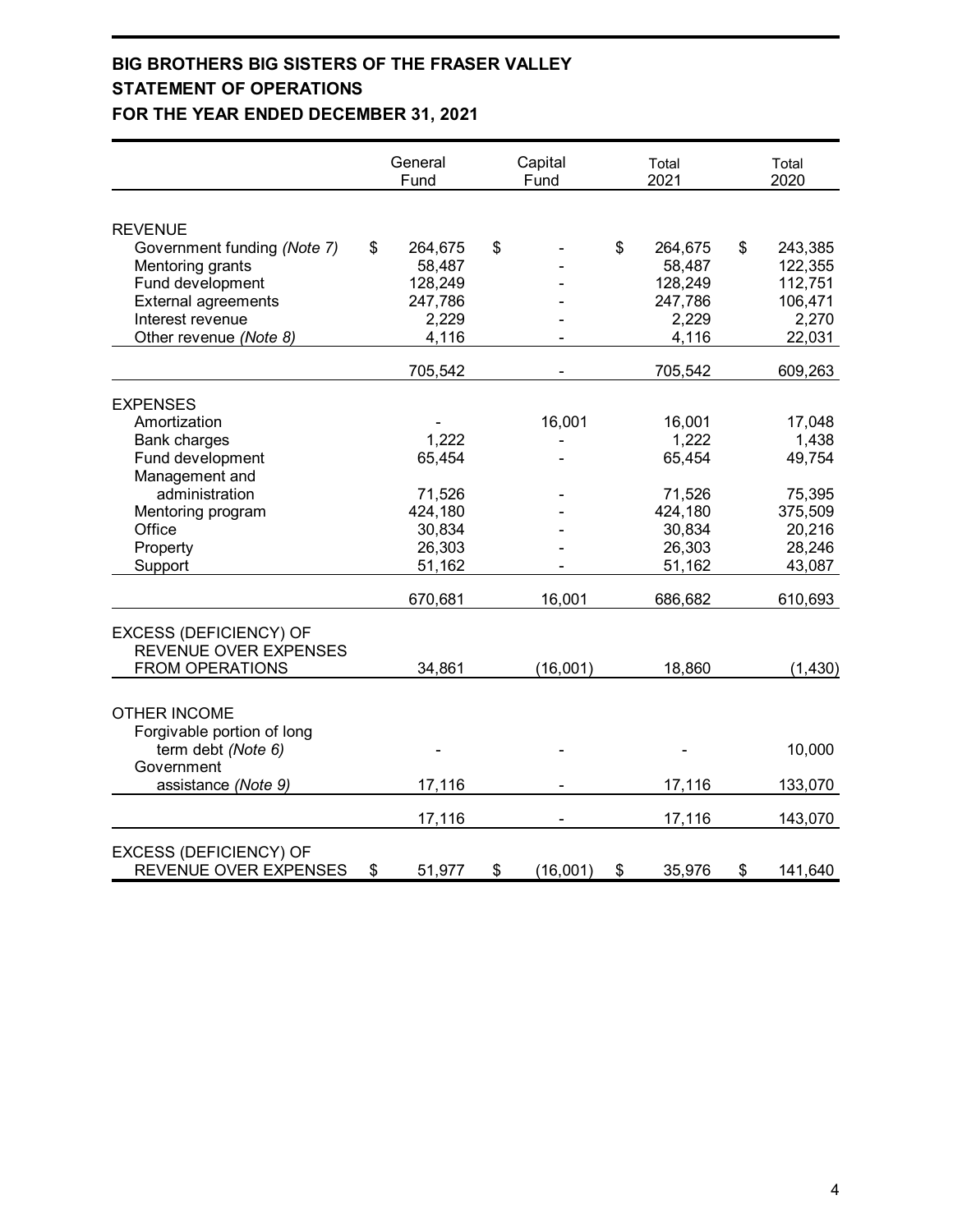## **BIG BROTHERS BIG SISTERS OF THE FRASER VALLEY STATEMENT OF CHANGES IN NET ASSETS FOR THE YEAR ENDED DECEMBER 31, 2021**

|                                                                          | General<br>Fund     | Capital<br>Fund    | 2021<br>Total |         | 2020<br>Total |  |
|--------------------------------------------------------------------------|---------------------|--------------------|---------------|---------|---------------|--|
|                                                                          |                     |                    |               |         |               |  |
| NET ASSETS, BEGINNING OF<br><b>YEAR</b><br><b>EXCESS (DEFICIENCY) OF</b> | \$<br>264,163       | \$<br>413.547      | \$            | 677,710 | \$<br>536,070 |  |
| REVENUE OVER EXPENSES<br><b>TRANSFERS</b>                                | 51,977<br>(24, 829) | (16,001)<br>24,829 |               | 35,976  | 141,640       |  |
| NET ASSETS, END OF YEAR                                                  | \$<br>291.311       | \$<br>422.375      | \$            | 713,686 | 677,710       |  |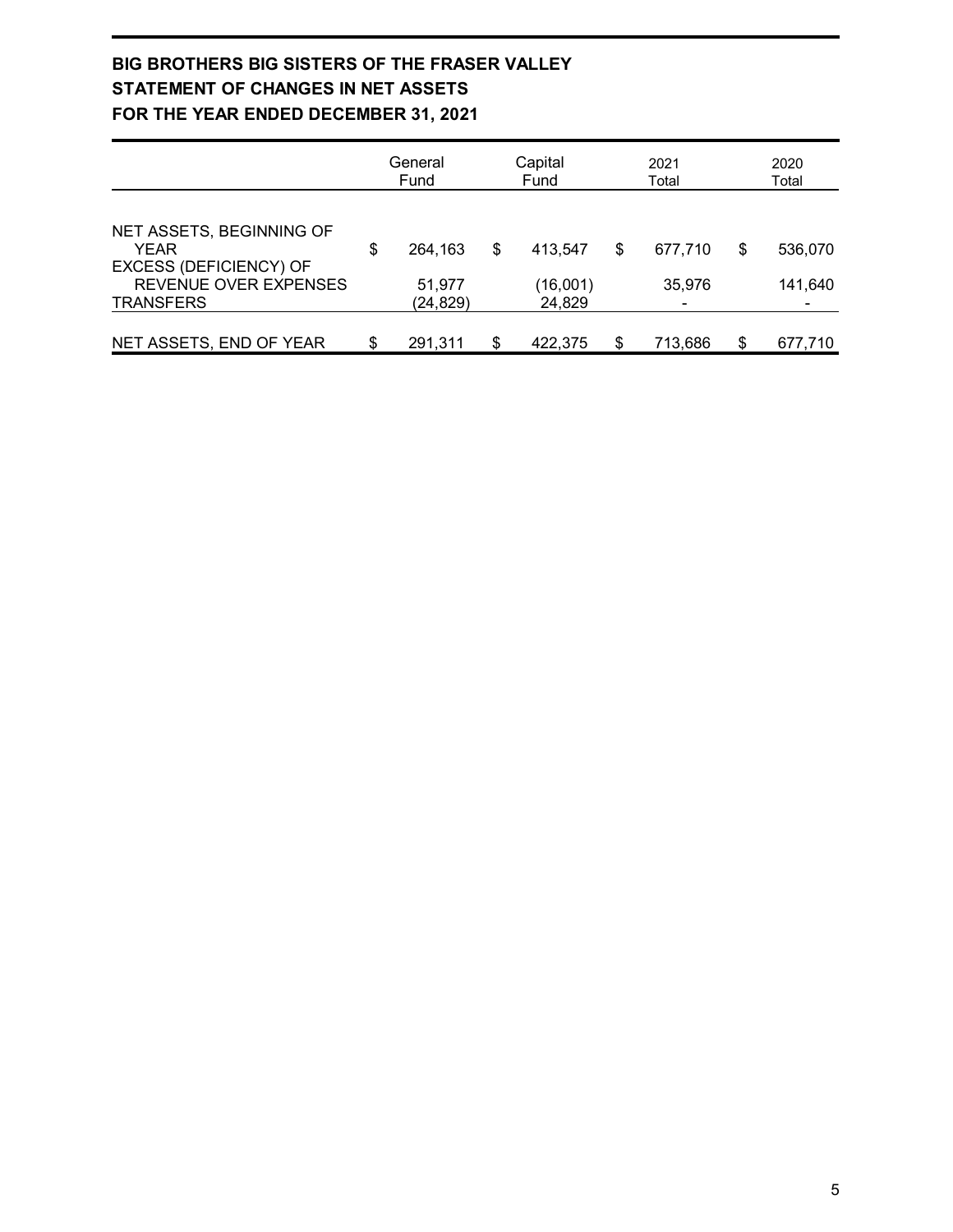## **BIG BROTHERS BIG SISTERS OF THE FRASER VALLEY STATEMENT OF CASH FLOWS FOR THE YEAR ENDED DECEMBER 31, 2021**

|                                              | 2021                                                                                                                  | 2020          |
|----------------------------------------------|-----------------------------------------------------------------------------------------------------------------------|---------------|
| <b>OPERATING ACTIVITIES</b>                  |                                                                                                                       |               |
| Excess of revenue over expenses              |                                                                                                                       | \$<br>141,640 |
| Amortization                                 |                                                                                                                       | 17,048        |
| Forgivable portion of long term debt         | \$<br>35,976<br>16,001<br>51,977<br>2,248<br>6,003<br>235,158<br>243,409<br>295,386<br>(24,829)<br>270,557<br>328,965 | (10,000)      |
|                                              |                                                                                                                       |               |
|                                              |                                                                                                                       | 148,688       |
| Changes in non-cash working capital:         |                                                                                                                       |               |
| Accounts receivable                          |                                                                                                                       | (8, 168)      |
| Prepaids                                     |                                                                                                                       | 13,783        |
| Accounts payable and accrued liabilities     |                                                                                                                       | (5,988)       |
| Deferred revenue                             |                                                                                                                       | (202, 606)    |
|                                              |                                                                                                                       | (202, 979)    |
|                                              |                                                                                                                       | (54, 291)     |
| <b>INVESTING ACTIVITY</b>                    |                                                                                                                       |               |
| Purchase of capital assets                   |                                                                                                                       |               |
| <b>FINANCING ACTIVITY</b>                    |                                                                                                                       |               |
| Proceeds from long term debt                 |                                                                                                                       | 40,000        |
| NET CHANGE IN CASH RESOURCES DURING THE YEAR |                                                                                                                       | (14, 291)     |
| CASH RESOURCES, BEGINNING OF YEAR            |                                                                                                                       | 343,256       |
| CASH RESOURCES, END OF YEAR                  | \$<br>599,522                                                                                                         | \$<br>328,965 |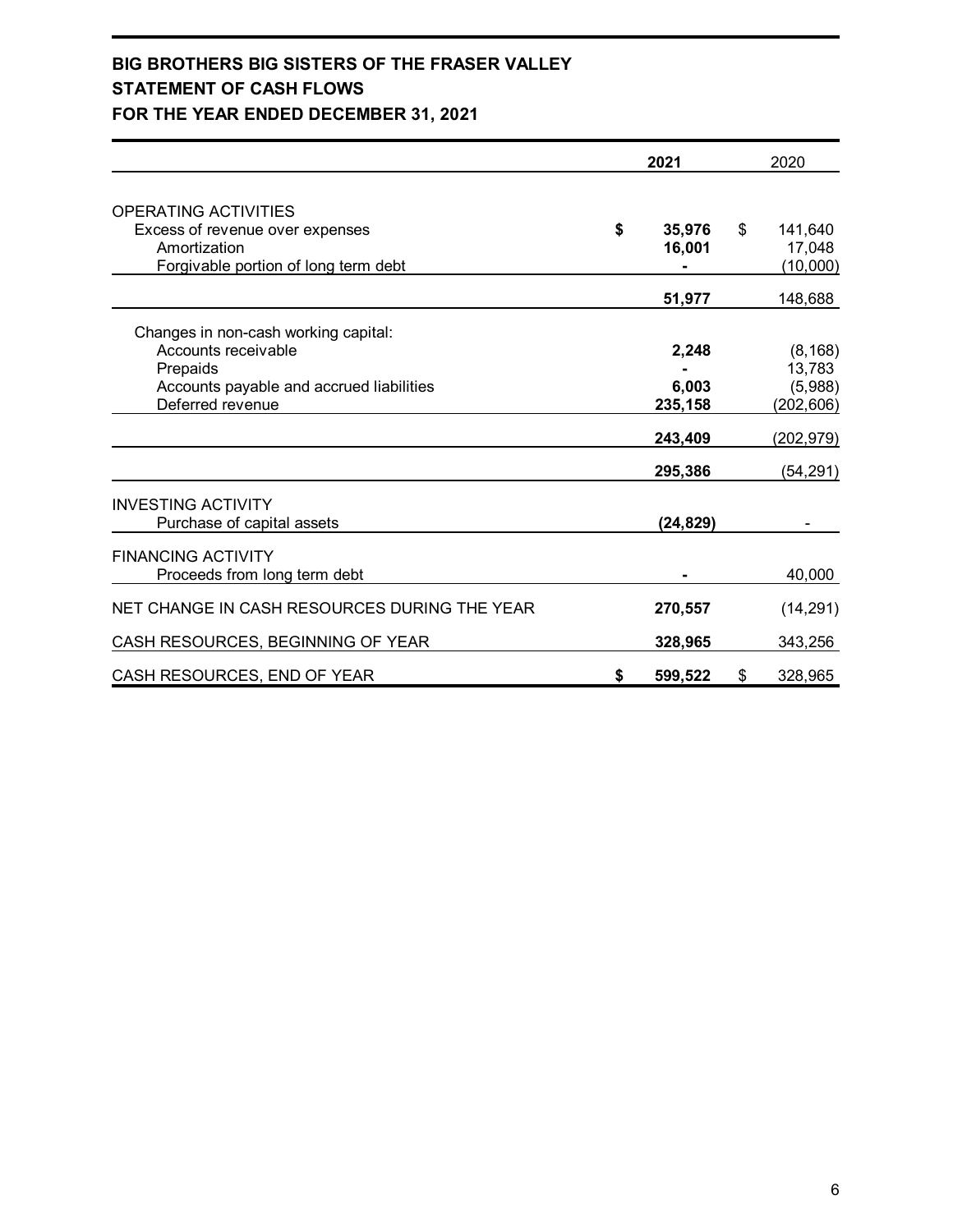### NATURE OF OPERATIONS

The Society is incorporated under the laws of the Society Act of British Columbia. The Society's purpose is to enhance the emotional, social, and physical growth of youth from single parent homes. The primary means of attaining this goal is through the establishment of quality adult to child relationships.

## 1. SIGNIFICANT ACCOUNTING POLICIES

These financial statements have been prepared in accordance with Canadian accounting standards for not-for-profit organizations ("ASNPO") under Part III of the CPA Canada Handbook – Accounting. Financial statements prepared in accordance with ASNPO are also in accordance with Canadian generally accepted accounting principles ("GAAP").

The financial statements have, in management's opinion, been prepared within reasonable limits of materiality using the significant accounting policies noted below.

(a) Fund accounting

In order to ensure observance of limitations and restrictions placed on the use of resources available to the Society, the accounts are maintained on a fund accounting basis. Accordingly, resources are classified for accounting and reporting purposes into funds. These funds are held in accordance with the objectives specified by the contributors or in accordance with the directives issued by the Board of Directors.

Two funds are maintained: the General Fund and the Capital Fund.

The General Fund is used to account for all revenue and expenses related to the general and ancillary operations of the Society.

The Capital Fund is used to account for all capital assets of the Society and to present the flow of funds related to their acquisition and disposal, unexpended capital resources and debt commitments.

(b) Financial instruments

### **Measurement**

The Society's financial instruments consist of cash, accounts receivable, accounts payable and long term debt.

The Society initially measures all of its financial assets and liabilities at fair value, except for certain non-arm's length transactions. Fair value is determined by the instrument's initial cost in a transaction between unrelated parties. The Society subsequently measures all financial assets and liabilities at amortized cost.

### Impairment

Financial assets measured at amortized cost are tested for impairment when there are indicators of impairment. The amount of any write-down that is determined is recognized in the statement of operations. A previously recognized impairment loss may be reversed to the extent of any improvement, provided it is no greater than the amount that would have been reported at the date of the reversal had the impairment not been recognized previously. The amount of the reversal is recognized in the statement of operations in the period in which it is determined.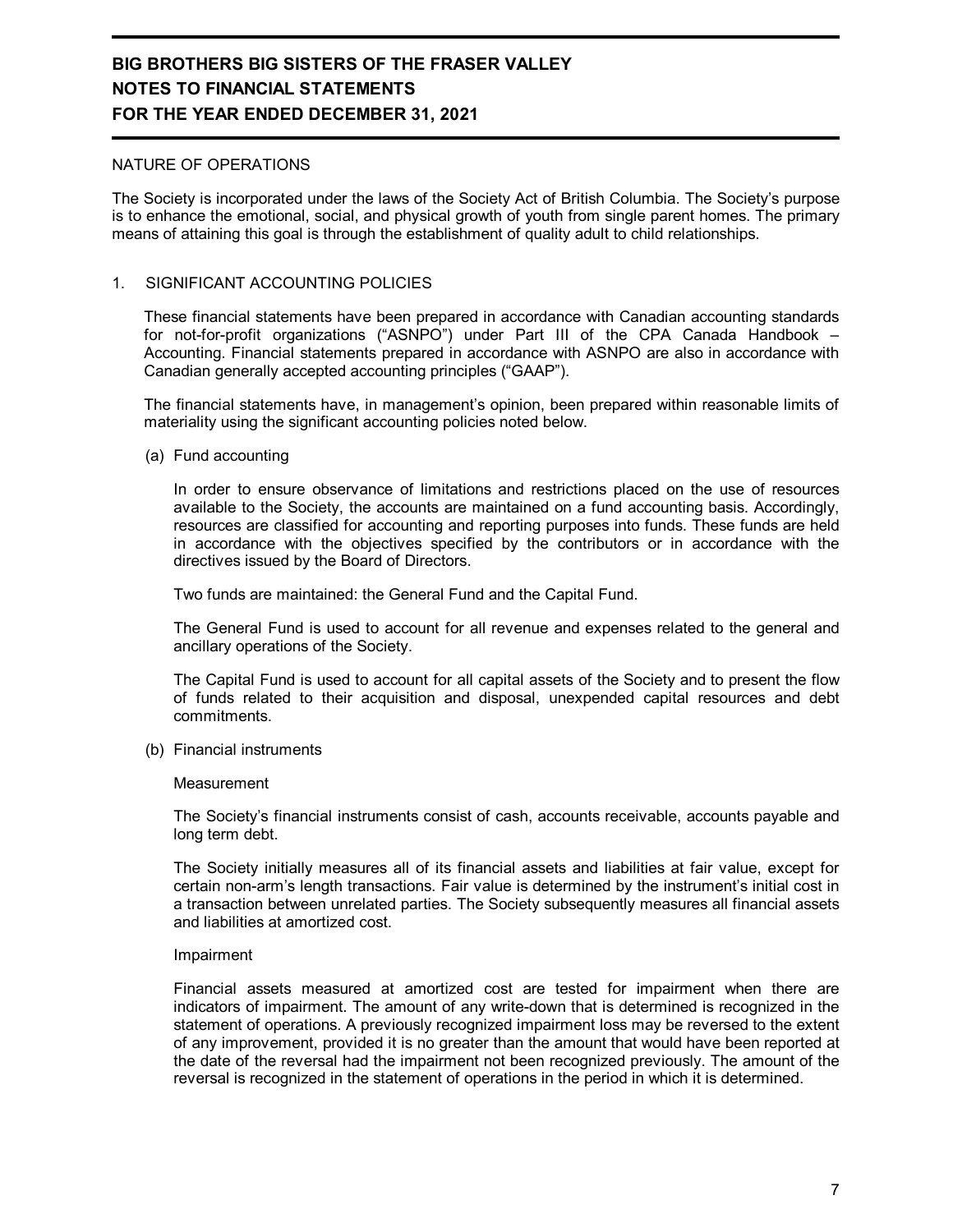### 1. SIGNIFICANT ACCOUNTING POLICIES *(continued)*

(c) Capital assets

Capital assets are stated at cost or deemed cost less accumulated amortization and are amortized over their estimated useful lives on a declining balance basis at the following rates:

| <b>Buildings</b>               | $4\%$  |
|--------------------------------|--------|
| Computer equipment             | $30\%$ |
| Office furniture and equipment | 20%    |

#### (d) Revenue recognition

The Society follows the deferral method of accounting for revenue when the revenue is recognized in the general fund. Restricted revenue is recognized during the year in which the related expenses are incurred. Unrestricted revenue is recognized as revenue when received or receivable if the amount to be received can be reasonably estimated and collection is reasonably assured. The Society recognizes fundraising revenue for events at the occurrence of the event.

(e) Government assistance

Government assistance for current expenses is recorded as other income when there is reasonable assurance that the Society will comply with all the necessary conditions to obtain the assistance.

Forgivable portions of government loans are treated as grants and are recorded as revenue when there is a reasonable assurance that the Society will comply with all the necessary conditions to obtain the grants.

(f) Income taxes

The Society is registered as a charitable organization under the Income Tax Act of Canada (the "Act") and as such is exempt from income taxes and is able to issue donation receipts for income tax purposes. In order to maintain its status as a registered charity under the Act, the Society must meet certain requirements within the Act. In the opinion of management, these requirements have been met.

(g) Contributed services

Volunteers contribute a number of hours per year to assist the Society in carrying out its service delivery activities. Because of the difficulty in determining their fair value, contributed services are not recognized in the financial statements.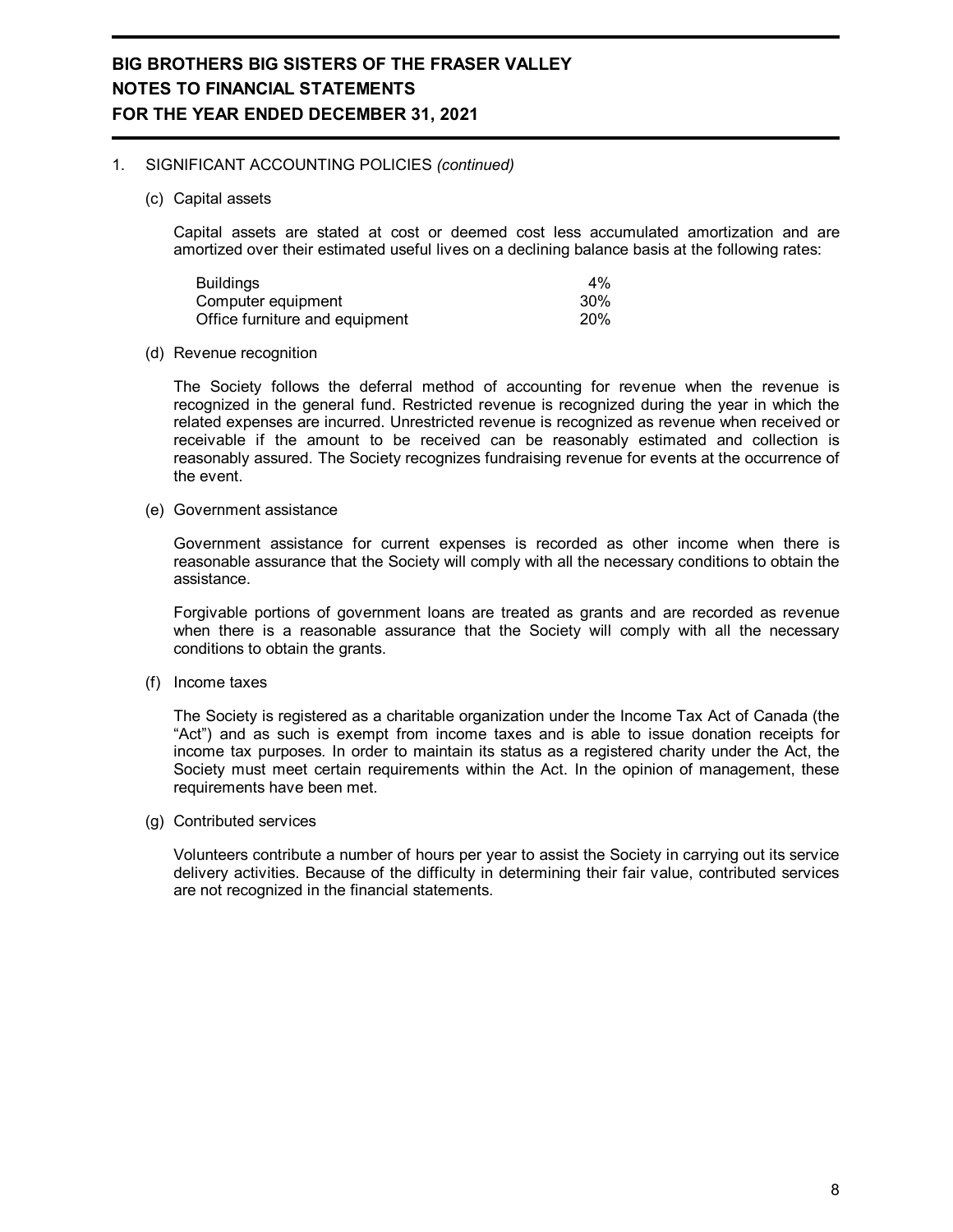### 1. SIGNIFICANT ACCOUNTING POLICIES *(continued)*

(h) Measurement uncertainty

The preparation of financial statements in conformity with Canadian accounting standards for not-for-profit organizations requires management to make estimates and assumptions that affect the reported amount of assets and liabilities, disclosure of contingent assets and liabilities at the date of the financial statements and the reported amounts of revenues and expenses during the period.

Accounts receivable are stated after evaluation as to their collectability and an appropriate allowance for doubtful accounts is provided where considered necessary. Amortization is based on the estimated useful lives of capital assets.

These estimates and assumptions are reviewed periodically and, as adjustments become necessary, they are reported in excess of revenue and expenses in the period in which they become known.

### 2. CASH

|                                      | 2021               |   | 2020              |
|--------------------------------------|--------------------|---|-------------------|
| Unrestricted cash<br>Restricted cash | 373,315<br>226,207 | S | 328,965<br>$\sim$ |
|                                      | 599,522            | S | 328,965           |

Restricted cash is comprised of Gaming Funds, which are restricted in accordance with Gaming rules for allowed uses.

### 3. ACCOUNTS RECEIVABLE

|                                                                                                            | 2021           | 2020                    |
|------------------------------------------------------------------------------------------------------------|----------------|-------------------------|
| Trade accounts receivable<br>Government remittances receivable<br>Canada emergency wage subsidy receivable | 8.923<br>1.259 | 6,993<br>1,323<br>4,114 |
|                                                                                                            | 10.182         | 12,430                  |

### 4. CAPITAL ASSETS

|                                                                                  |     | Cost                                  | Accumulated<br>amortization            | 2021<br><b>Net book</b><br>value          |    | 2020<br>Net book<br>value           |
|----------------------------------------------------------------------------------|-----|---------------------------------------|----------------------------------------|-------------------------------------------|----|-------------------------------------|
| Land<br><b>Buildings</b><br>Computer equipment<br>Office furniture and equipment | \$  | 56,305<br>587,003<br>61,621<br>36,584 | \$<br>۰<br>226,797<br>59,444<br>32,897 | \$<br>56,305<br>360,206<br>2,177<br>3,687 | \$ | 56,305<br>349,524<br>3,110<br>4,608 |
|                                                                                  | \$. | 741,513                               | \$<br>319,138 \$                       | 422,375                                   | S  | 413,547                             |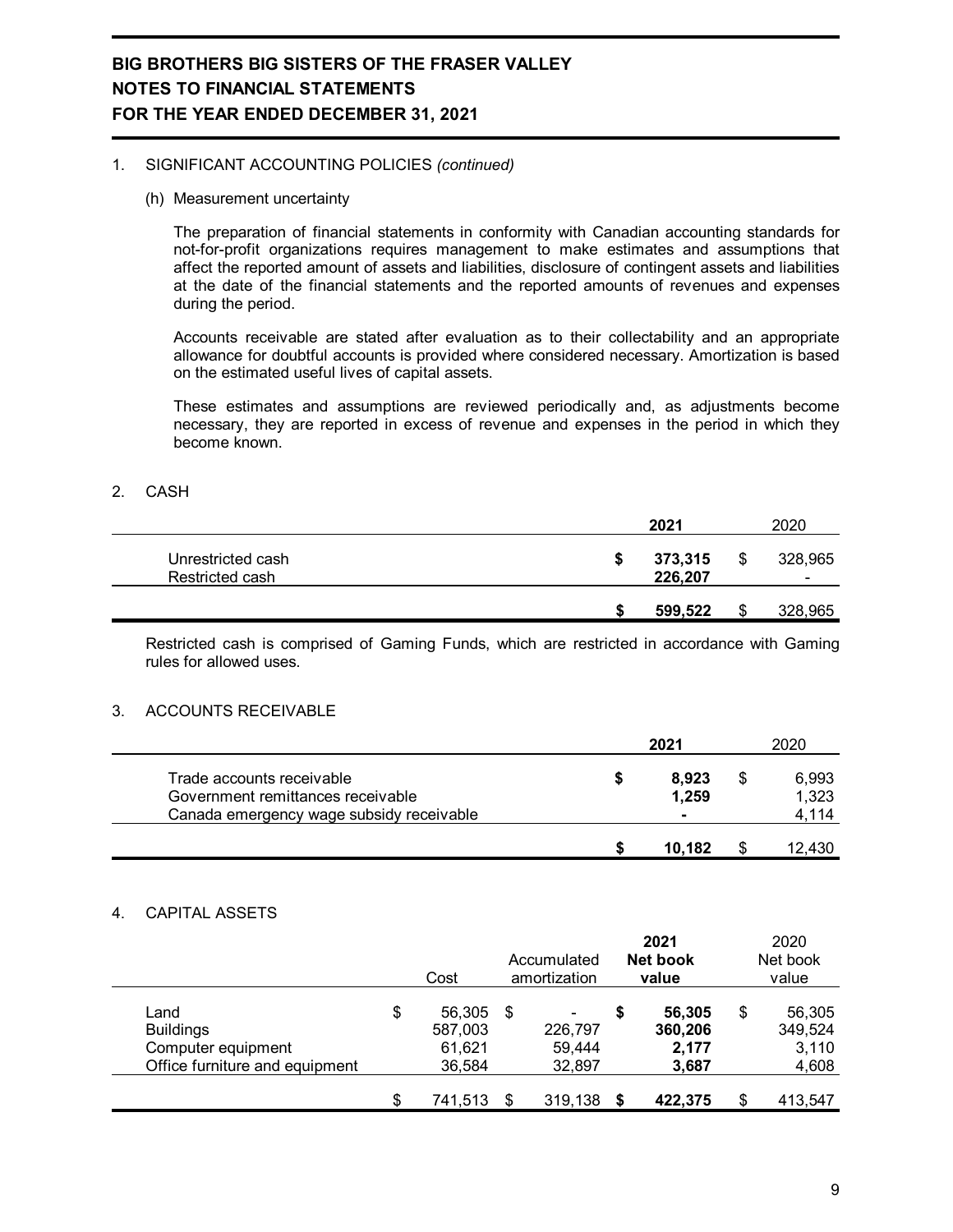## 5. DEFERRED REVENUE

|    |                                                                                                           |                                                               | 2021             | 2020                       |
|----|-----------------------------------------------------------------------------------------------------------|---------------------------------------------------------------|------------------|----------------------------|
|    | Gaming grant<br>Opening balance<br>Restricted gaming grant received<br>Restricted gaming grant recognized | \$                                                            | 450,000          | \$<br>225,000<br>(225,000) |
|    | Other restricted revenue                                                                                  |                                                               | 225,000          |                            |
|    | Opening balance<br>Other restricted revenue received<br>Other restricted revenue recognized               |                                                               | 22,394<br>53,000 | 101,728<br>(79, 334)       |
|    |                                                                                                           | (225,000)<br>(42,842)<br>257,552<br>S<br>2021<br>30,000<br>\$ | \$<br>22,394     |                            |
|    |                                                                                                           |                                                               |                  |                            |
| 6. | <b>LONG TERM DEBT</b>                                                                                     |                                                               |                  | 2020                       |
|    | Canada Emergency Business Account Loan - as described<br>below.                                           |                                                               |                  | \$<br>30,000               |

During the prior year, the Society received a \$40,000 loan under the Canada Emergency Business Account ("CEBA") program. This is an interest-free loan to cover operating costs. Repaying the balance of the loan on or before December 31, 2023 will result in a loan forgiveness of 25% (up to \$10,000), which has been recorded as other income in the year ended December 31, 2020 as the Society intends to fulfil all facets of the loan arrangement and qualify for the forgiveness. The loan is guaranteed by the Government of Canada.

## 7. GOVERNMENT FUNDING

|                                                                      | 2021              | 2020              |
|----------------------------------------------------------------------|-------------------|-------------------|
| <b>BC Gaming Community Grant</b><br>Canada Summer Jobs (Govt Canada) | 225,000<br>39,675 | 225,000<br>18,385 |
|                                                                      | 264.675           | 243,385           |

## 8. OTHER REVENUE

Included in other revenue is \$4,116 (2020 - \$3,869) of interest income earned on the endowment fund. The endowment fund is held by Abbotsford Community Foundation with any income earned allocated to the Society and has a principal balance of \$86,937 (2020 - \$76,957) at year end. The endowment fund principal balance is not reflected in these financial statements.